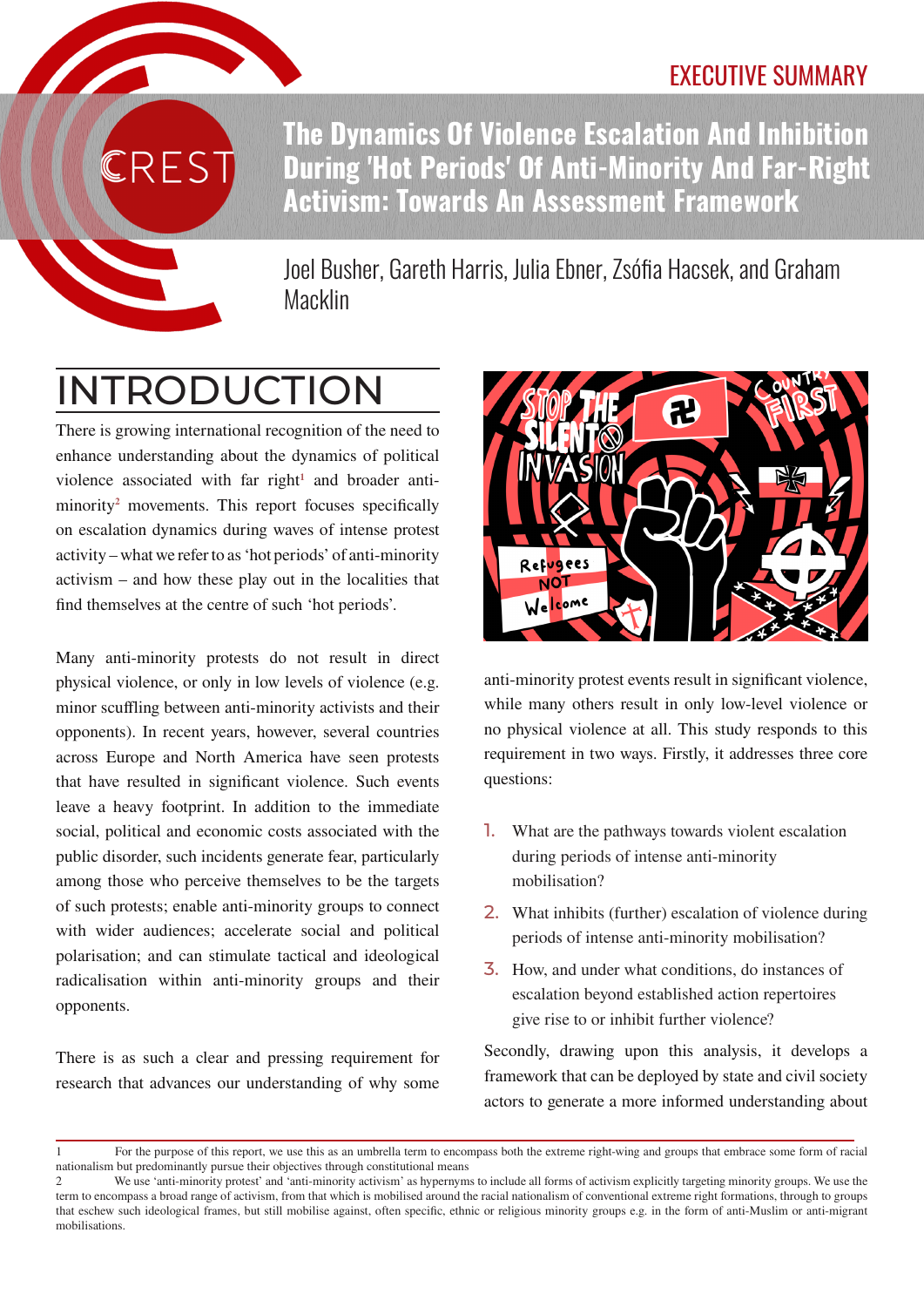emergent threats of violence relating to anti-minority protest activity. In doing so, the project provides a basis for the development of more informed, effective, and sustainable strategies for responding to and managing anti-minority activism.

### **ANALYTICAL APPROACH AND METHODS**

The report adopts a 'processual approach'<sup>3</sup> to the dynamics of political violence, identifying a series of violence enabling and violence inhibiting mechanisms<sup>4</sup> within the contexts of hot periods of anti-minority activism. Following advances within the wider literature on the dynamics of political violence, the report locates these mechanisms within five key relational arenas:<sup>5</sup>

• *The within-movement arena*, comprising interactions between activists within the broadly conceived movement.

• *The movement – countermovement arena*, comprising interactions between movement and countermovement actors.

• *The movement – political environment arena*, comprising interactions between movement actors and political and cultural elites.

• *The movement – security forces arena*, comprising the interactions between movement actors and the state security forces.

• *The movement – public arena*, comprising the relations between movement actors and different segments of the public.

The analysis is based on four cases studies: Dover (UK), from October 2014 to April 2016; Sunderland (UK), from September 2016 to December 2018; Chemnitz (Germany), from August to December 2018; and Charlottesville (USA), from February to October 2017. The cases were selected because they were assessed to have sufficient similarities to bear comparison: each case comprised a period of significant anti-minority protest activity that captured national and international headlines and clearly had significant potential for violence. All four cases were characterised by different levels of violence and escalation dynamics, however, thereby enabling within- and cross-case comparison conducive to theory building.

The case studies were developed using a combination of documentary evidence, key informant interviews and social media analysis. The documentary evidence comprised public reports, eye-witness reports, news media, publicly available video footage, memoirs, and online publications from anti-minority movements and some of their opponents. Interviews were conducted with a total of 61 key informants across the four case studies, comprising a combination of academics, non-academic expert observers, local authority workers, police officers, anti-minority activists and counter-movement activists. For the social media analysis, Crimson Hexagon, a social media monitoring tool, was used to trace the mobilisation timeline for each case study on Twitter and other publicly accessible platforms. Method52, an AI-based natural language processing tool, was used to extract, clear and analyse public messages from the encrypted messaging application Telegram. In addition, digital ethnographic research was conducted in the relevant social media channels and other online fora.

The data were integrated through detailed case descriptions. These were then examined for sequences of developments that appeared to comprise potential violence escalating or inhibiting mechanisms.

Within and cross-case comparison, as well as the wider academic literature, were used to interrogate the emergent analysis of these potential mechanisms and iteratively refine the mechanism definitions.

The analysis operated at three levels:

<sup>3</sup> See for an overview: Malthaner (2017).<br>4 We understand 'mechanisms' as the pat

We understand 'mechanisms' as the pathways or processes by which a particular effect is produced, following the minimum definition provided by Gerring (2008, p. 178).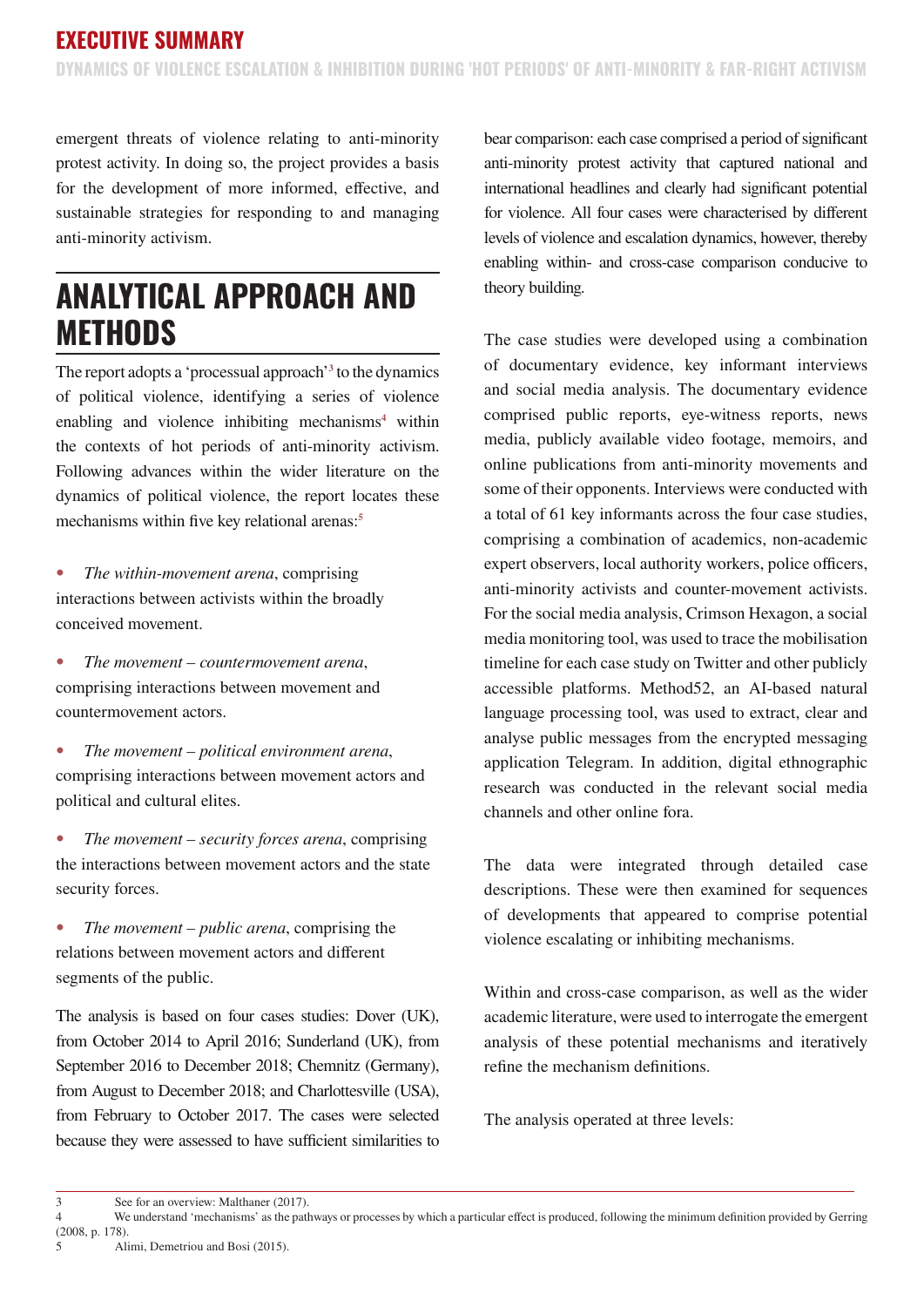- Micro-situational dynamics understood as the interactions between different actors during the protest events.
- Event preparation, understood as the actions and interactions of relevant actors as they prepare for a specific event.
- Wider conflict dynamics understood both as changes in the operating environment and the broader set of actions and interactions through which different actors identify and pursue their goals and adjust to the evolving social and political environment, but that do not comprise preparation for a specific protest event.

Once the descriptions of these mechanisms had been refined, they were re-applied to the case studies to create 'storyboards' (see Annex 2) for each case. This provided an opportunity to further refine and critically interrogate the framework, and to begin tracing sequences and clusters of mechanisms germane to the analysis.

### **FINDINGS: VIOLENCE ENABLING AND VIOLENCE INHIBITING MECHANISMS**

For mechanisms to be included in the analysis, they did not need to appear in each case. It was, however, required (a) that they were observable at least at some point within more than one case, and (b) that they produced similar outcomes each time they occurred or there was a clear explanation as to why they had produced different outcomes.

In total, the report identifies 21 violence enabling and 17 violence inhibiting mechanisms, organised by the five relational arenas. These mechanisms are summarised in the table below. A more detailed description of these mechanisms and initial observations about how they relate to one another within the cases can be found in Chapter 7.

No assessment has been made at this stage of the relative weight of importance of each mechanism. Each of the mechanisms is conceived of as enabling escalation of violence, but no mechanism is conceived of, in and of itself, as being necessary or sufficient for the escalation of violence.

Within each relational arena, the mechanisms are ordered in terms of whether they are most apparent at greater or lesser proximity to instances of violent escalation, going from more distant mechanisms ('macro') to more proximal ('micro') mechanisms. It should be noted, however, that several of the mechanisms operate across macro, meso, and micro levels.

### **THE STRENGTHS AND CHALLENGES FOR THE FRAMEWORK**

There are several challenges with the framework. One of these concerns the fuzziness of the arena boundaries, particularly regarding the *within movement* and *movement – political environment arenas* and the *movement – countermovement* and *movement – public arenas*. Another challenge concerns possible analytical blind spots: in some of the cases, a more effective analysis could have been achieved by adding further relational arenas into the analysis, such as the *within countermovement arena* or the *countermovement – security forces arena*. A further challenge concerns balancing the need for sufficiently detailed mechanism descriptors to enable analytical precision, with the need to manage the growing complexity of the framework.

These challenges are not insurmountable, however, and are to be expected given the messy and often complex reality of contentious politics. We propose that the first issue can be best addressed by ongoing awareness and discussion of this issue within project teams that deploy the framework. The second of these issues can be addressed through the analysis, where appropriate, of an expanded set of relational arenas – a matrix for which can be found in Chapter 8. We propose that the third of these issues can be addressed through leveraging more effectively the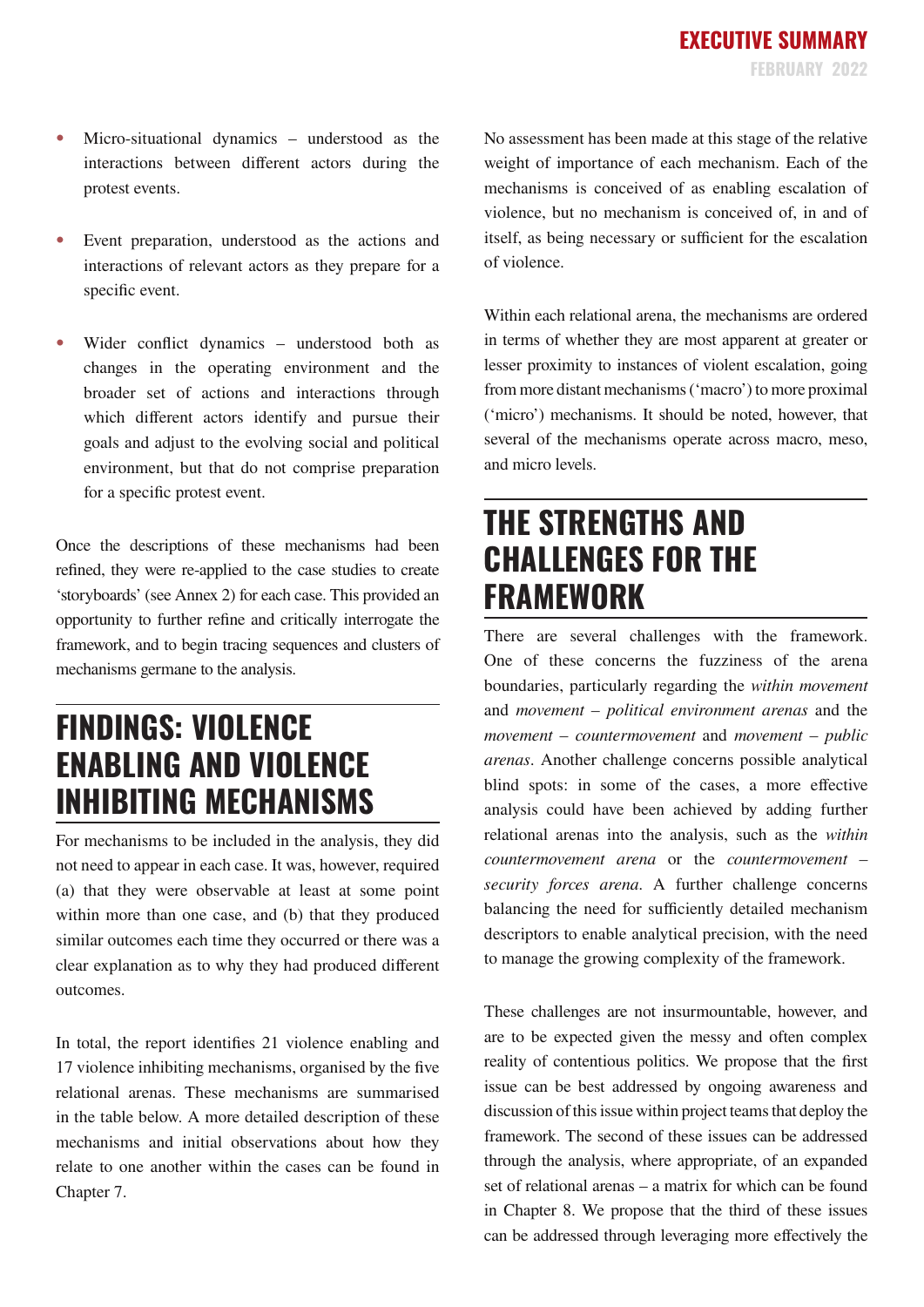#### **EXECUTIVE SUMMARY**

**DYNAMICS OF VIOLENCE ESCALATION & INHIBITION DURING 'HOT PERIODS' OF ANTI-MINORITY & FAR-RIGHT ACTIVISM**

| Relational arena                          | Violence enabling mechanisms                                                              | Violence inhibiting mechanisms                                                                                                     |
|-------------------------------------------|-------------------------------------------------------------------------------------------|------------------------------------------------------------------------------------------------------------------------------------|
| Within movement arena                     | A1.1. Intensification of threat narrative                                                 | B1.1. Campaign/issue deprioritisation or closure                                                                                   |
|                                           | A1.2. Foregrounding of revolutionary goals                                                | B1.2. Foregrounding non-revolutionary goals                                                                                        |
|                                           | A1.3. Declining influence of moderates                                                    | B1.3. Persistent or expanding influence of moderates                                                                               |
|                                           | A1.4. Valorisation of violence                                                            | B1.4. Disassociation from (greater levels/certain<br>forms of) violence and/or identification of violence as<br>counter-productive |
|                                           | A1.5. Identification of violence as a viable or<br>necessary strategy                     | B1.5. Rules limiting the use of or opportunities for<br>violence                                                                   |
|                                           | A1.6. Fear of missing out                                                                 | B1.6. Within movement backlash against<br>'inappropriate' violence                                                                 |
|                                           | A1.7. Preparation for violence                                                            |                                                                                                                                    |
| Movement - opposition<br>arena            | A2.1. Increasingly hostile emotional entrainment<br>between activists and their opponents | B2.1. Tactical and/or emotional disentrainment                                                                                     |
|                                           | A2.2. Increased mutual expectation of violence                                            | B2.2. Limited expectations of violence                                                                                             |
|                                           | A2.3. Increased availability of 'legitimate'<br>targets                                   | B2.3. Sustained balance of power within situational<br>contexts                                                                    |
|                                           | A2.4. Sudden power imbalance between                                                      | B2.4. Achievement of dominance without need for                                                                                    |
|                                           | opposing groups                                                                           | (further) violence                                                                                                                 |
| Movement - political<br>environment arena | A3.1. Diminishing political opportunities                                                 | B3.1. Opportunities to pursue goals through less<br>confrontational means                                                          |
|                                           | A3.2. Growing identification of 'corrupt elites'<br>as 'the enemy'                        | B3.2. Alliance formation between movement actors<br>and political or cultural elites                                               |
|                                           | A3.3. Radical flank actors become the focus of<br>political and/or media attention        | B3.3. Elite allies withdraw support in response to<br>rising use or threats of violence by movement actors                         |
|                                           | A3.4. Endorsement of polarising issue frame by<br>members of political or cultural elites |                                                                                                                                    |
|                                           | A3.5. Legitimation of violence by members of<br>political or cultural elites              |                                                                                                                                    |
| Movement<br>security<br>forces<br>arena   | A4.1. Communication breakdown between<br>activists and security forces                    | B4.1. Open channels of communication between<br>security forces and activists                                                      |
|                                           | A4.2. Loss of control by state security actors                                            | B4.2. Security forces maintain control (without<br>breaching societal norms of appropriate policing)                               |
| public arena<br>Movement                  | A5.1. Decoupling of the movement from the<br>general public                               | B5.1. Activists emphasise the importance of broad<br>public support                                                                |
|                                           | A5.2. Endorsement of polarising issue frame by<br>members of the public                   | B5.2. Criticism of 'inappropriate' violence from key<br>constituencies                                                             |
|                                           | A5.3. Legitimation of violence by members of<br>the public                                |                                                                                                                                    |

*Table 1: Summary of violence enabling and violence inhibiting mechanisms*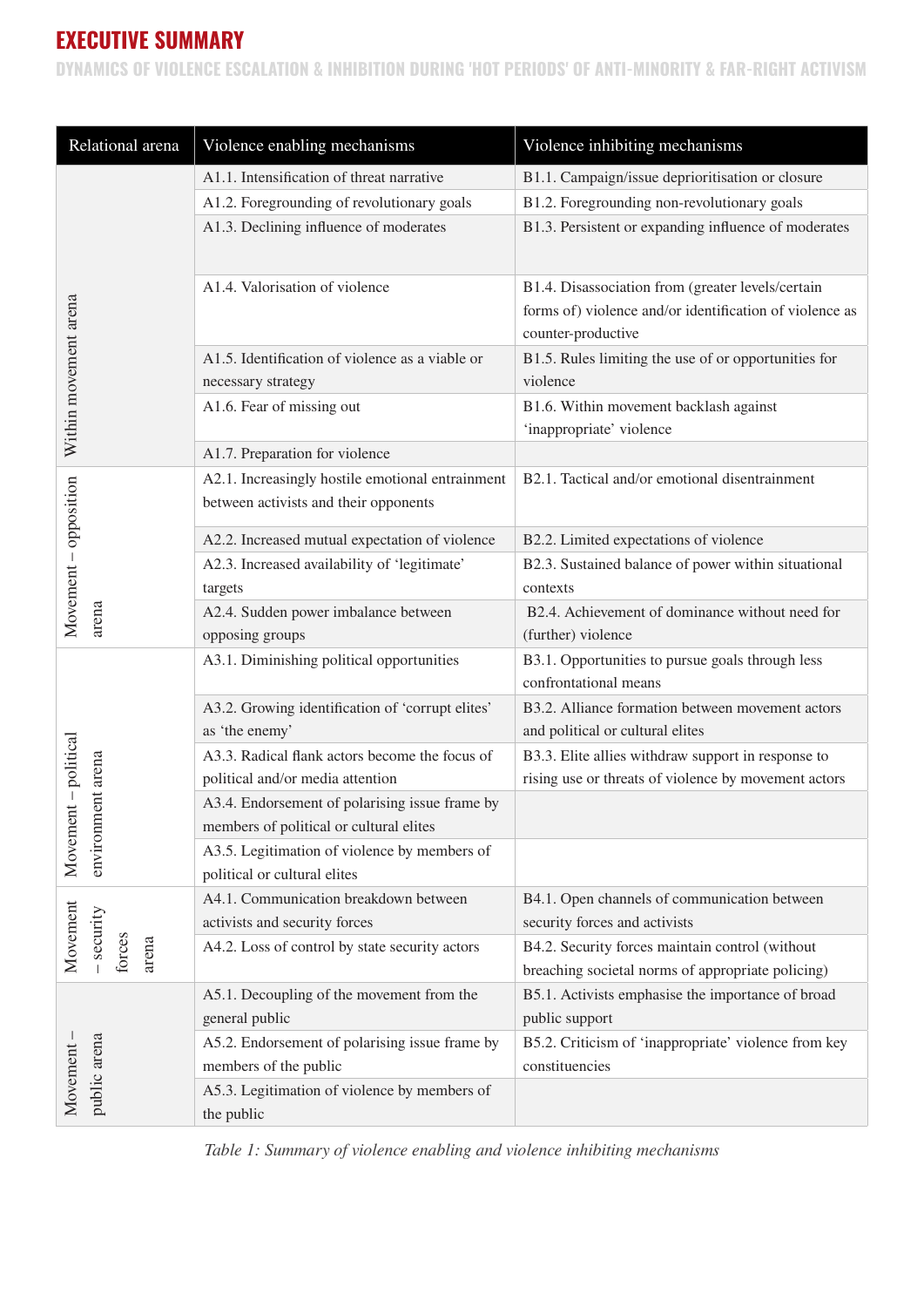micro, meso, and macro-levels of analysis to structure the framework: a challenge to which the project team intend to turn their attention over the coming months.

The report also argues that the framework has a number of important strengths:

- First, by encompassing the five relational arenas, the framework provides a fuller explanation of the escalation and inhibition of violence than is provided by approaches that focus overwhelmingly on developments within the group(s) in question or the movement – counter-movement dynamic, and offers potentially valuable insight as to how the actions of one actor or group of actors, within any of relational arena, can affect the wider escalation or inhibition dynamic.<sup>6</sup>
- Second, because the framework focuses analytical attention on the evolving relationships between different actors, it provides a more dynamic understanding of escalation and inhibition pathways than analyses that focus attention on so-called root causes. This means that it is well-suited to revealing how opportunities for violence, or for pivoting away from violence, open and close over time.
- Third, the integration of both violence enabling and inhibiting mechanisms within the framework helps to ensure a balanced assessment of emergent threats, and provide insight into how and why similar developments sometimes have very different outcomes.
- Fourth, while the framework is rooted in detailed empirical case study analysis, it operates at a sufficient level of abstraction to provide a common analytical language that can work across and facilitate effective comparison of a diverse range of cases.

## **A TALE OF TWO ESCALATION**

## **PATHWAYS**

One of the most striking findings is that some of the escalation mechanisms appear to contradict one another (especially A3.1 vs A3.4 and A3.5, and A5.1 vs A5.2). There are several possible explanations for this. The explanation that the report leans towards however is that these apparent contradictions reflect the fact that there are at least two different, although not necessarily mutually exclusive, escalation pathways.

In the *movement marginalised pathway*, anti-minority activists become increasingly decoupled from wider political movements and any form of popular support base. In doing so they become more liable to spiral off towards greater levels of violence, unchecked by strategic concerns about maintaining alliances or public support. In the *movement emboldened* pathway, antiminority activists become and remain violence-oriented because they believe that they enjoy the support of key political allies and those parts of the public about which they are concerned, even as they engage in violence. This represents an important step forward in understanding the apparently ambiguous effects of some mechanisms.

The report argues that assessing which type of escalation pathway is, or is most likely, to emerge, might provide an important step towards ensuring effective threat assessment and identifying effective response strategies to emergent waves of anti-minority activism.

### **POTENTIAL USES OF THE FRAMEWORK**

The report proposes that the framework has the potential to be used to enhance the timely analysis of emergent threats associated with anti-minority protest activity, both shorter and longer-term, and to support multiagency planning around management and intervention strategies, both at the level of specific events and broader

<sup>6</sup> Often discussed in terms of 'cumulative extremism' or 'reciprocal radicalisation': see Busher and Macklin (2015); Carter (2019); Eatwell (2006); Ebner (2017); Knott, Lee and Copeland (2018).